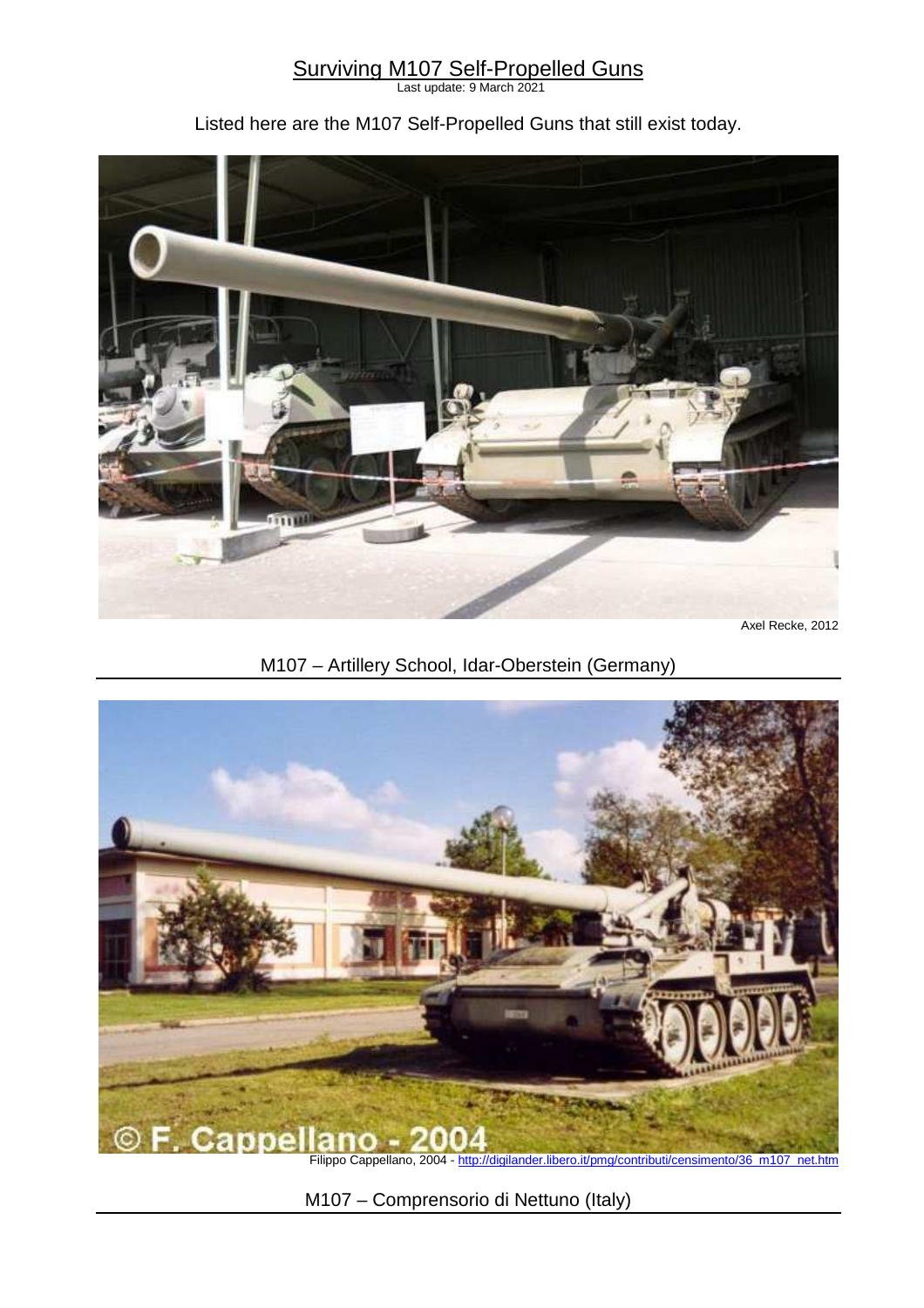

https://www.lastampa.it/2018/11/04/edizioni/porte-aperte-al-pubblico-alla-caserma-babini-di-bellinzago-<br>ibO4fAE8EBs8RMf7x5AebO/pagina.html ibO4fAE8EBs8RMf7x5AehO/pagin

# M107 – Caserma "Babini", Bellinzago Novarese (Italy)



"TRUBIA" - http://circulotrubia.blogspot.com/2013\_06\_01\_archive.html

M107 – PCMASA 2, Segovia (Spain)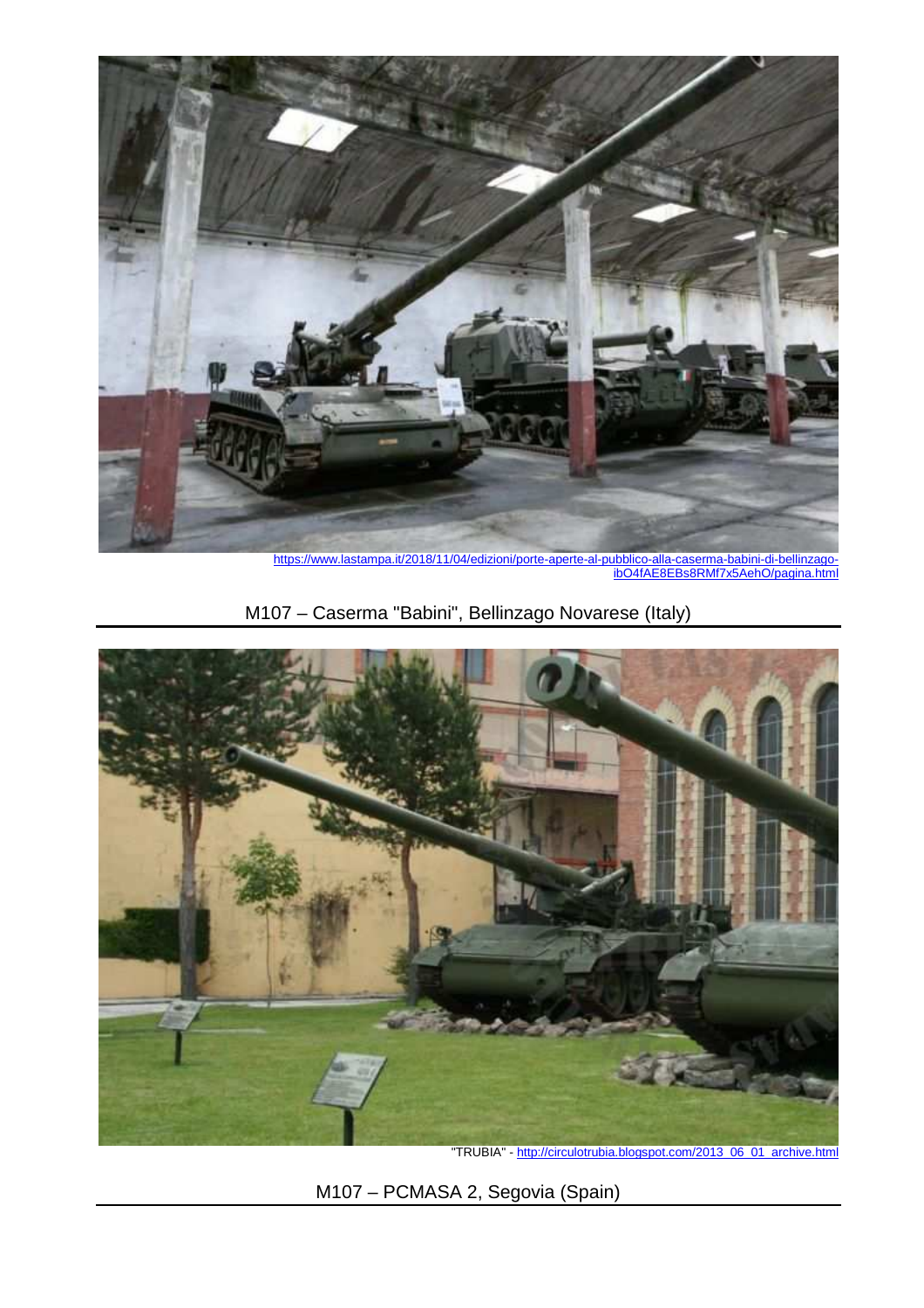

Wojtek Zaremba, January 2006 - http://picasaweb.google.pl/artyleriasamobiezna/M107\_MWP#5273694573203410978

M107 – Polish Army Museum, Fort IX Czerniakowski, Warsaw (Poland) It was captured in Vietnam and brought to Poland for testing



M107 – Beyt ha-Totchan Museum (Israel)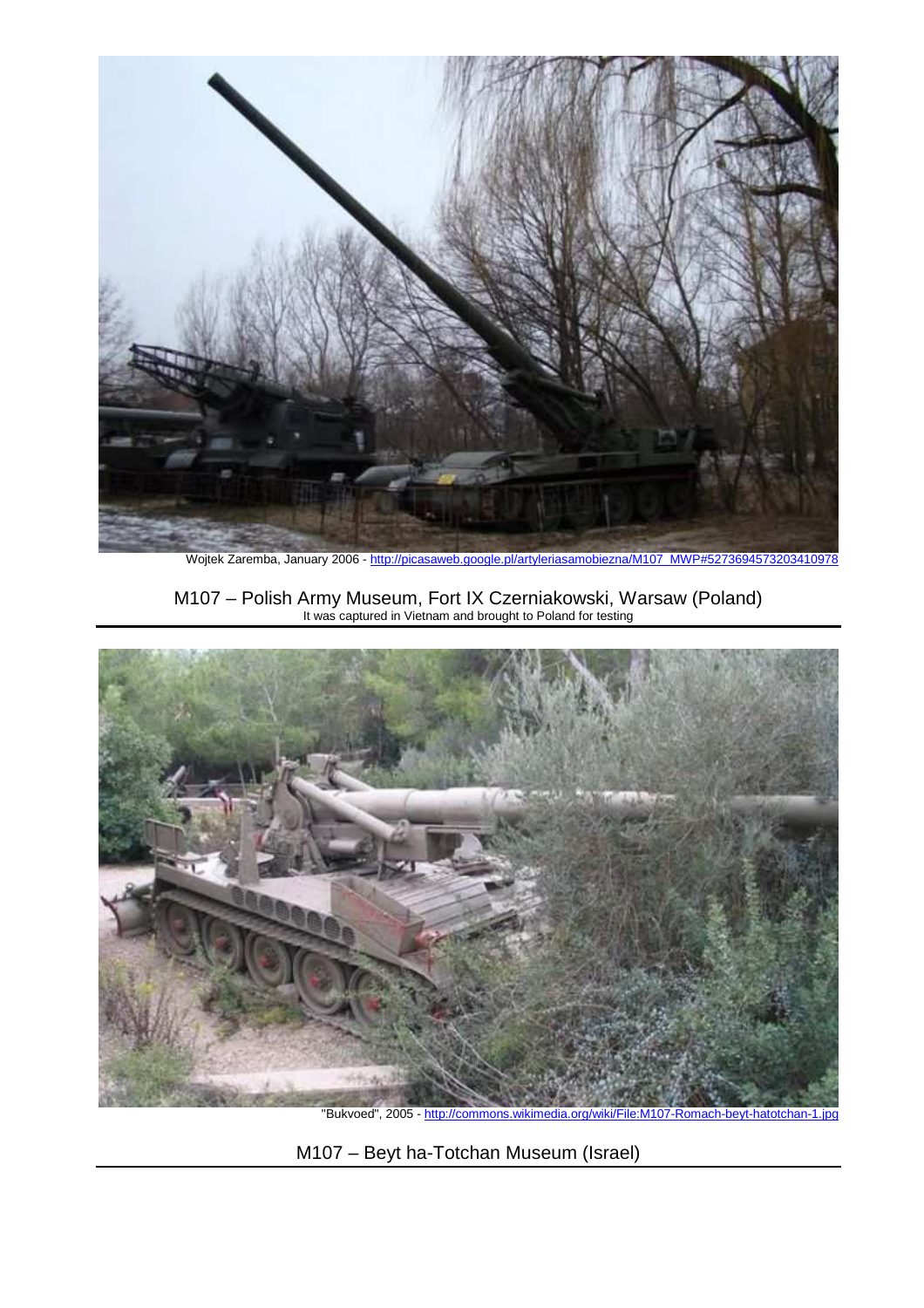

M107 – Yad la-Shiryon Museum, Latrum (Israel)



"Silentstalker" - http://ftr.wot-news.com/2013/08/30/war-memorial-in-seoul/

M107 – War Memorial of Korea, Seul (South Korea)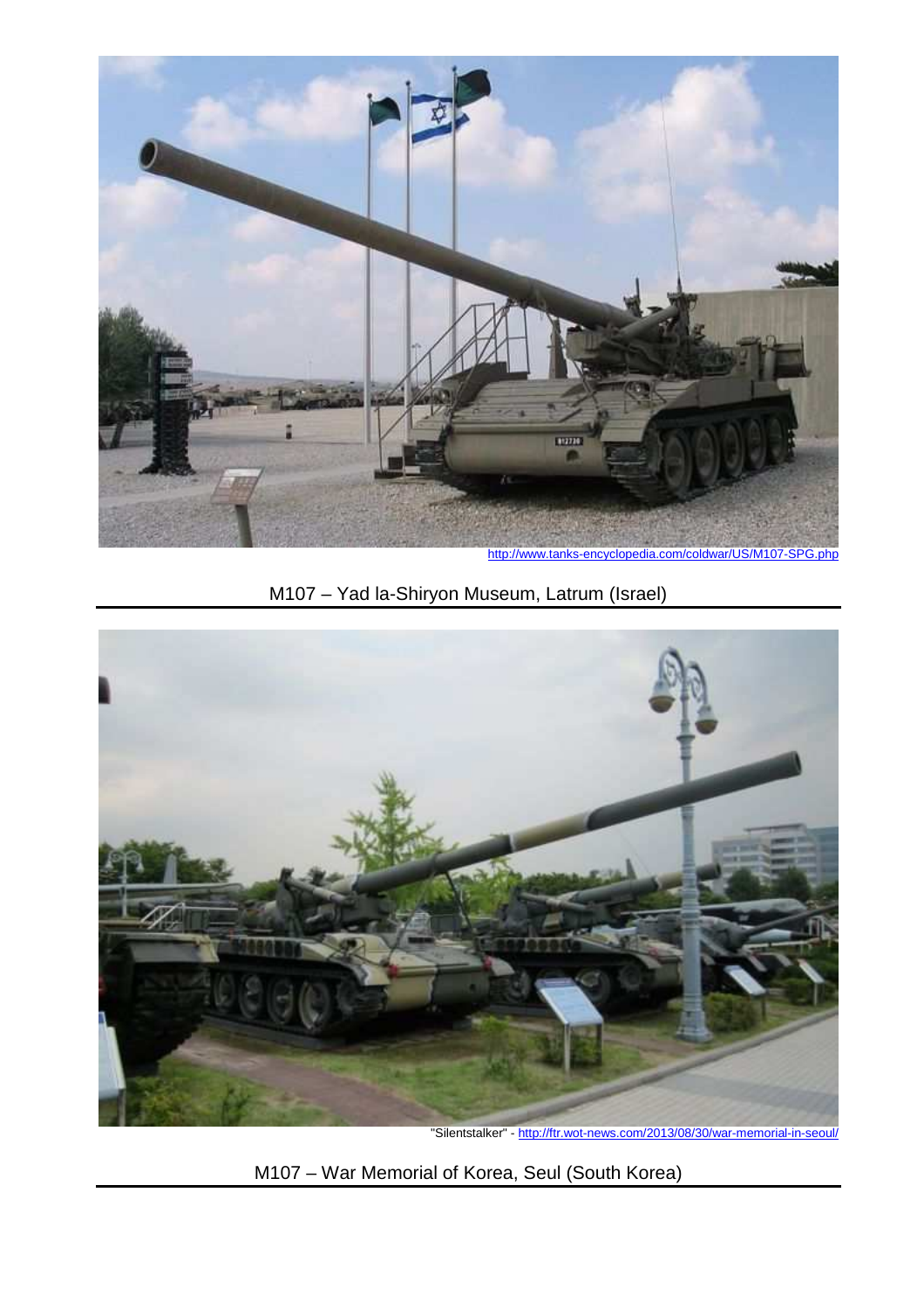

https://blog.daum.net/militaryminiatu

M107 – In front of the War Memorial of Korea, Seul (South Korea)



http://bemil.chosun.com/nbrd/bbs/view.html?b\_bbs\_id=10040&num=60230

M107 – Unknown location (South Korea)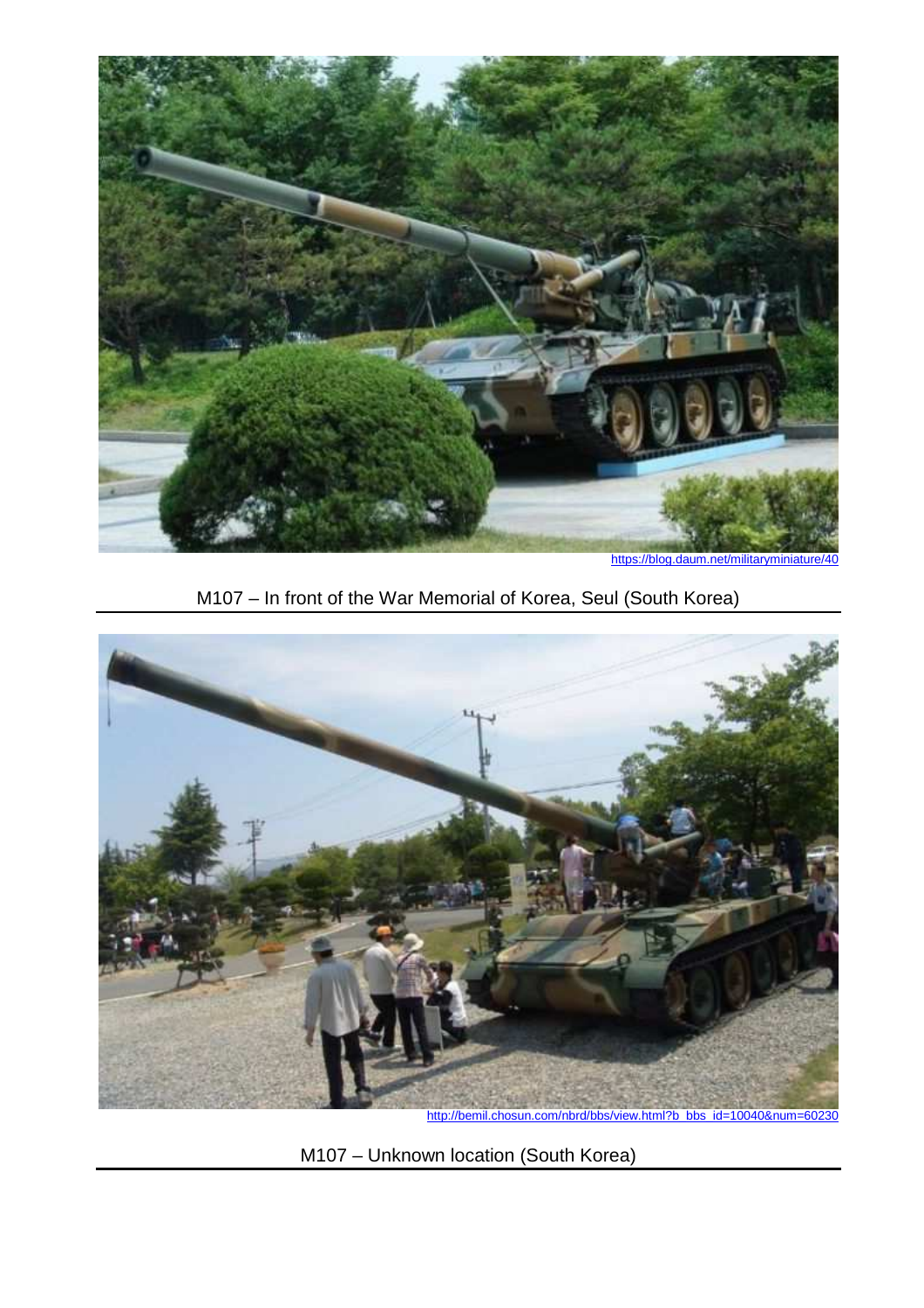

https://pbs.twimg.com/media/C9ldXOsUIAEhDgw.jpg

## M107 – Unknown location (South Korea)



M107 – Unknown location (South Korea)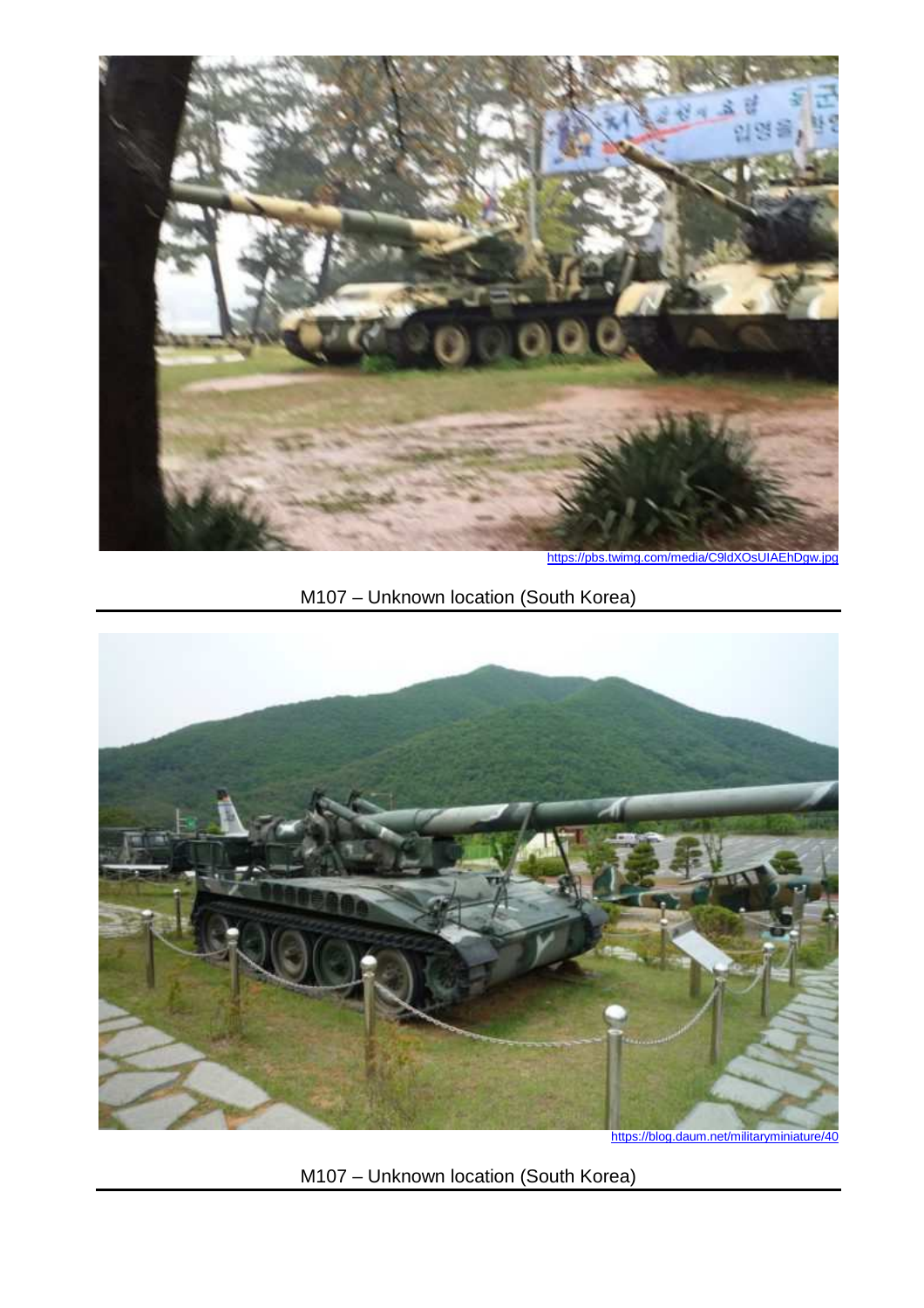

Photo provided by Pierre-Olivier Buan, August 2009

## M107 – Military Museum, Hanoi (Vietnam)



http://www.vietnam-pictures.com/tour\_to\_vietnam/01\_vietnam\_war\_museum\_photos.htm

M107 – War Remnants Museum, Ho Chi Minh City (Saigon) (Vietnam)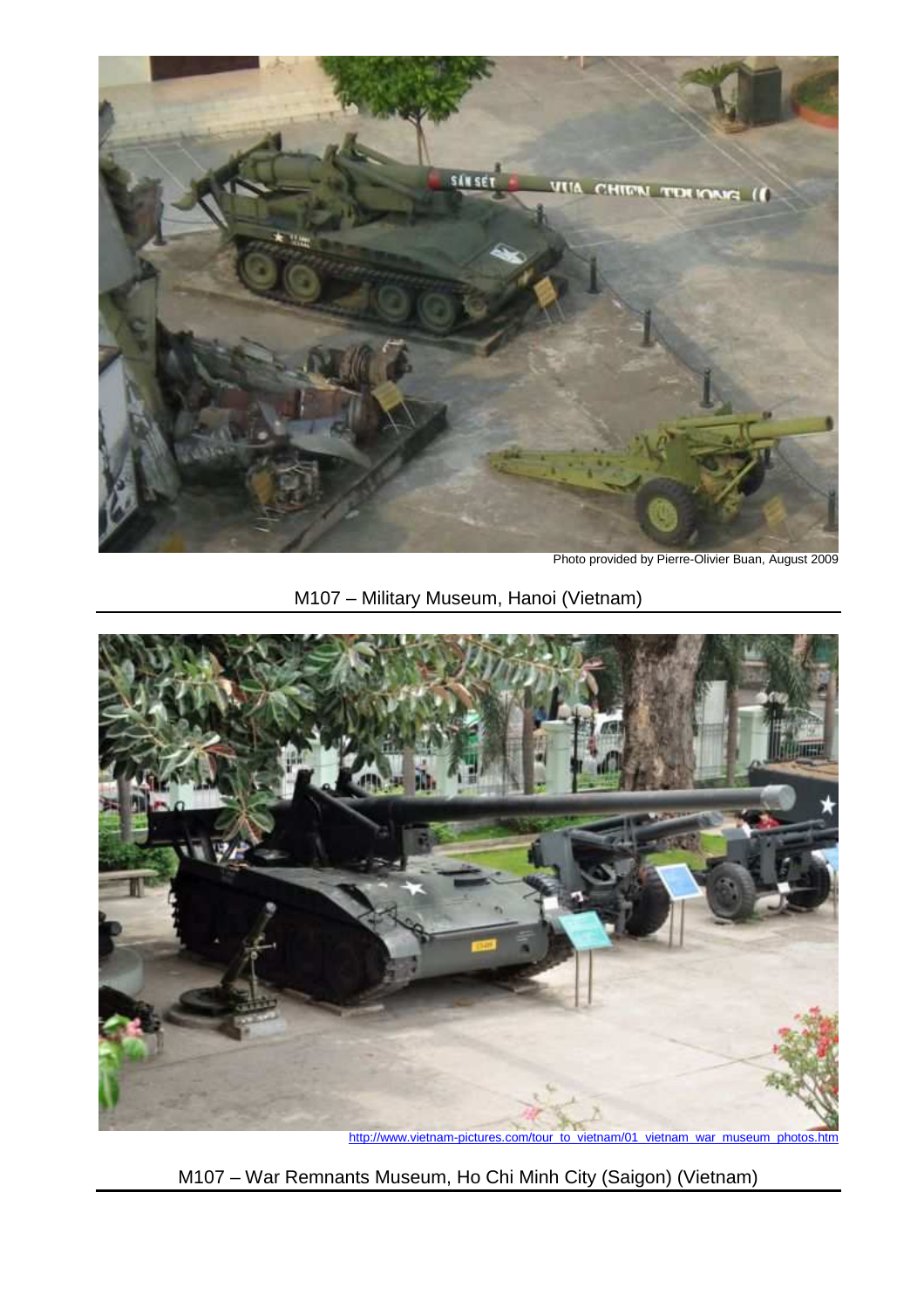

"yewco'', April 2010 - http://www.flickr.com/photos/yewco/4552677307/

M107 – Military Museum, Hue (Vietnam)



"Mztourist'', August 2014 - https://commons.wikimedia.org/wiki/File:M107\_at\_Zone\_5\_Military\_Museum,\_Danang.JPG

M107 – Zone 5 Military Museum, Da Nang (Vietnam)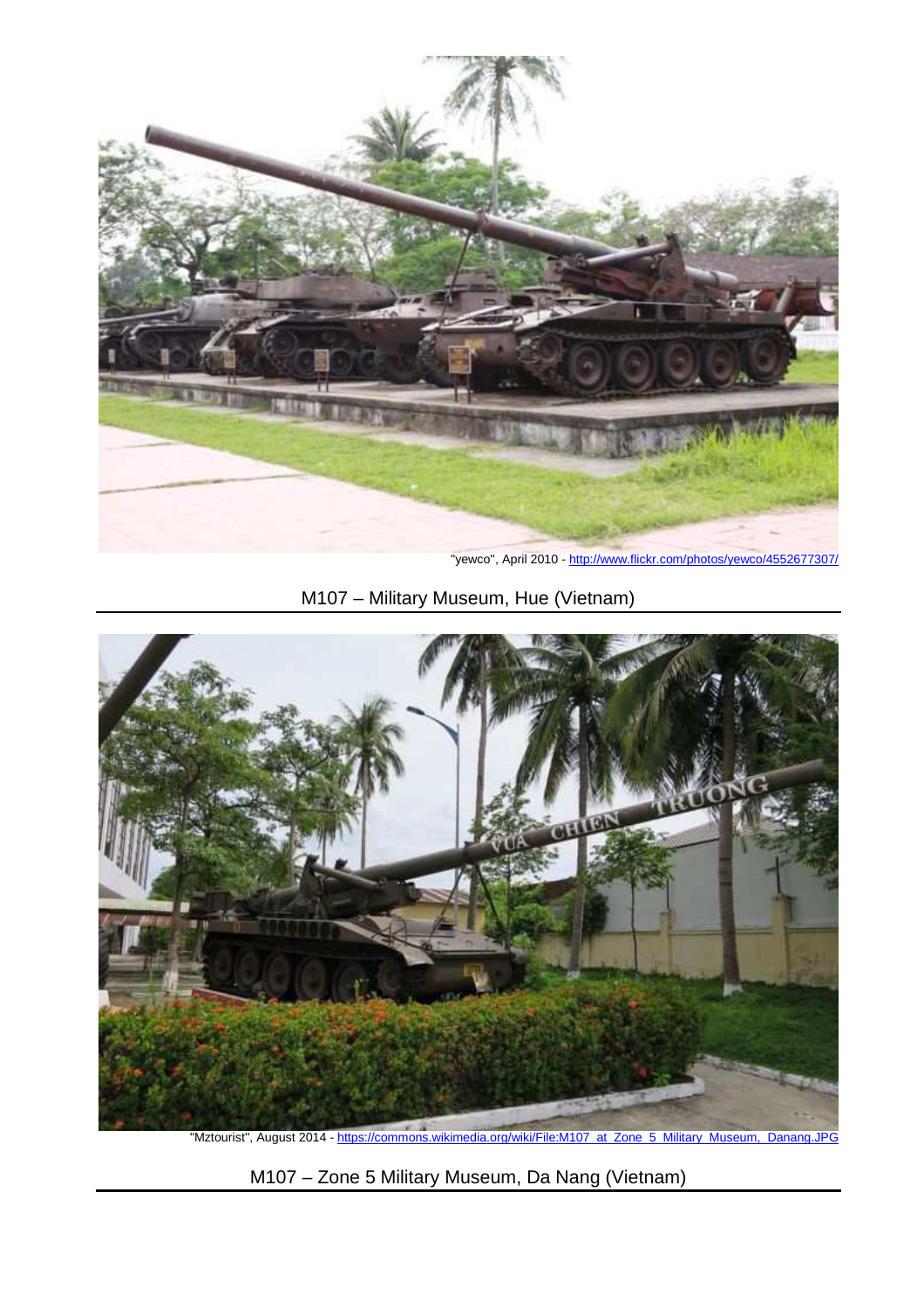

US Army Artillery Museum, November 2010

# M107 "Proud American" – US Army Artillery Museum, Fort Sill, OK (USA)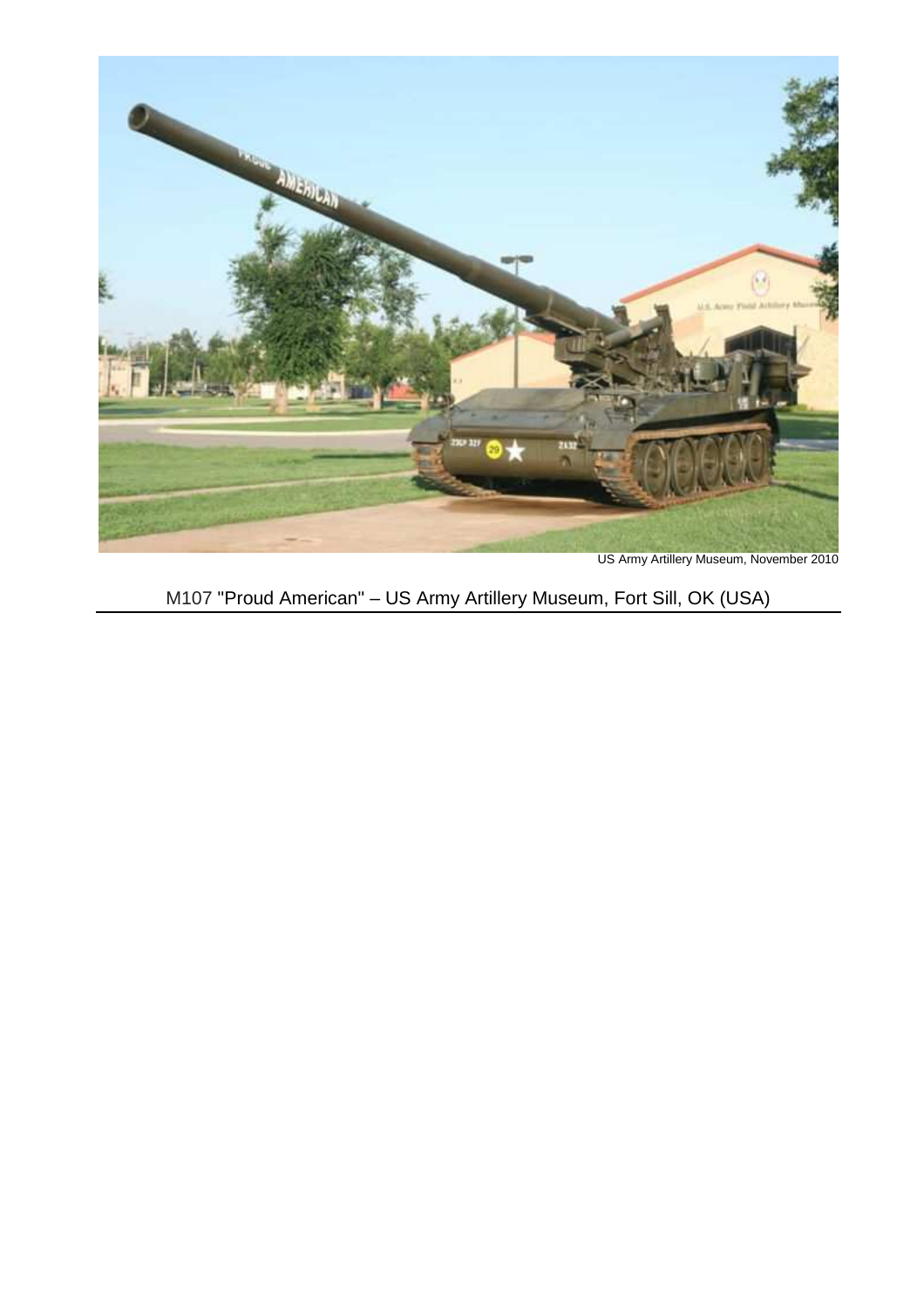

"gwarcita'', July 2008 - http://www.flickr.com/photos/johnida/2722662145/

M107 – Yuma Proving Ground, AZ (USA)